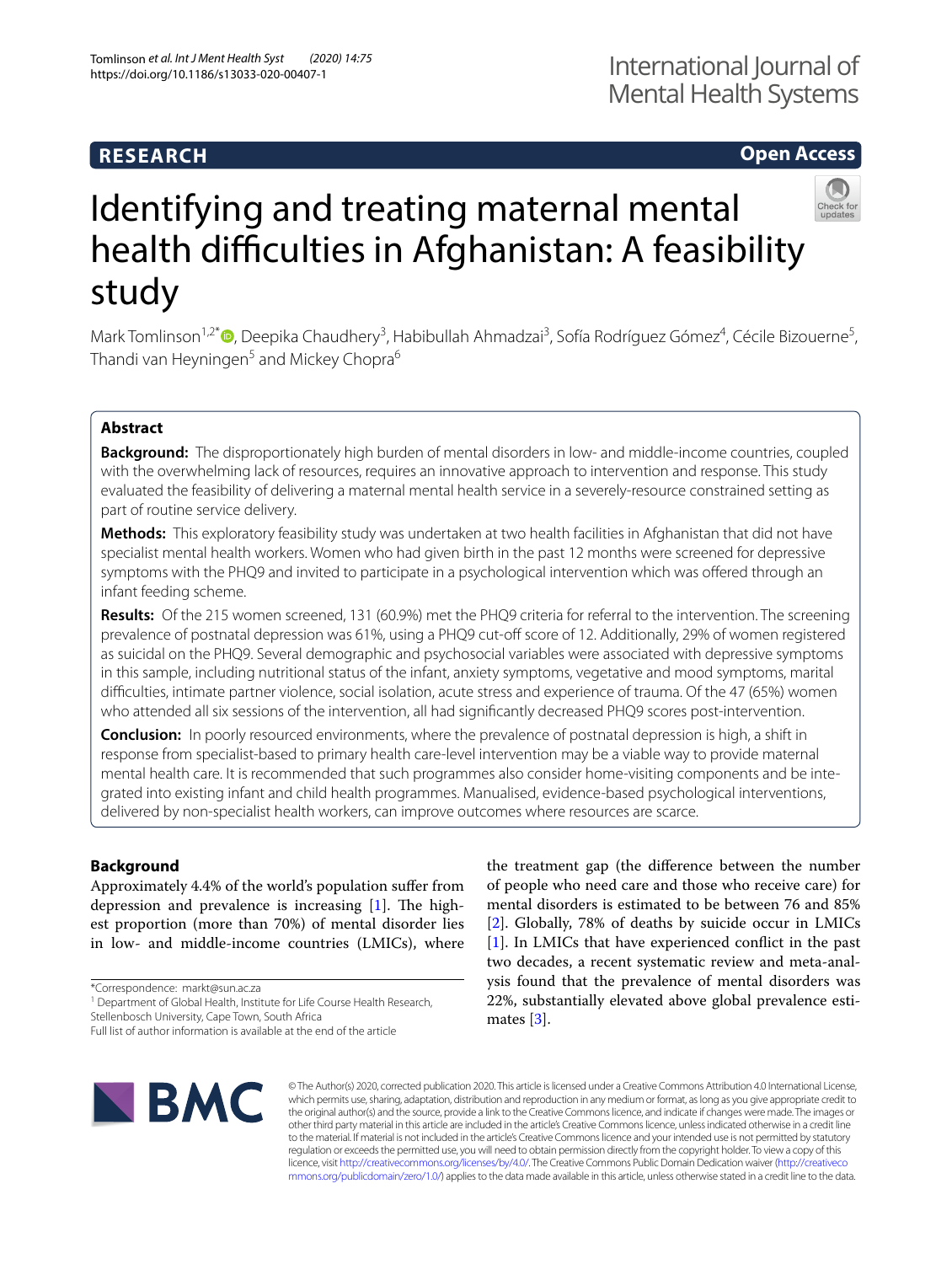Key determinants of mental disorders include poverty, income inequality, interpersonal and collective violence, and forced migration [\[4](#page-7-3)]. Social determinants include demographic, environmental, sociocultural and socioeconomic factors. Women living in poverty, extreme adversity and facing multiple threats are most vulnerable [[5,](#page-7-4) [6\]](#page-7-5). During the perinatal period, mental disorders may have signifcant deleterious efects on women and their children. Importantly, the prevalence rate of depression during this period for mothers in LMICs is substantially higher than the 10–13%, reported in HICs [\[7](#page-7-6)]. High rates of untreated maternal mental disorders coupled with adverse socioeconomic conditions contribute to poor maternal health, reduced maternal functioning, and compromised child health and development outcomes [\[8](#page-7-7)]. Maternal depression is associated with maternal mor-bidity, mortality and disability [\[9](#page-7-8)], and there are welldocumented, negative outcomes for the psychosocial, cognitive, and socioeconomic development of ofspring  $[10]$  $[10]$ . The low detection and treatment rate of perinatal mental disorders in LMICs may be mitigated by the integration of routine screening into primary care maternity and infant services.

A major factor afecting mental health service provision and uptake in LMICs is the overwhelming lack of resources. An initial step in the provision of services is mental health screening. Screening may be employed as a strategy for improving detection, for treatment referral or for allocation of resources in settings where mental health services are scarce  $[11]$  $[11]$ . Appropriate screening instruments can be used for either initial screening or for case-fnding and may then be followed up with a more in-depth, time-intensive diagnostic enquiry [\[8](#page-7-7)]. For routine screening, the outcomes of over-diagnosis or underdiagnosis (as determined by sensitivity and specifcity) require careful consideration. High sensitivity may result in over-diagnosis, as large numbers of people will be identifed as requiring treatment, and potentially overwhelm an already overburdened health system. Also, where tools have not been culturally adapted this may lead to over or under diagnosis [\[9](#page-7-8)]. In addition, where limited services are available false-positive referrals will result in unnecessary exertion of resources [\[8\]](#page-7-7).

There is robust evidence that perinatal depression and other common mental disorders can be efectively managed with psychological treatments. In LMICs, where access to mental health specialists is limited, evidencebased interventions delivered by non-mental health specialists, can improve outcomes for women with postnatal depression (PND)  $[12]$  $[12]$  $[12]$ . There are various manualised, short-term psychological interventions that have been developed in LMICs, which have a good evidence base in treating common perinatal mental disorders (CPMD).

Based on Cognitive Behavioural Therapy, the Thinking Healthy Programme (THP) is one such intervention that has demonstrated successful treatment of CPMD [[13](#page-7-12), [14\]](#page-7-13).

#### **Maternal mental health in Afghanistan**

Afghanistan is one of the poorest countries globally, ranking second to last in the UN's Human Development Index [\[10\]](#page-7-9). Nearly half (42%) of the population live below the poverty line [\[15\]](#page-7-14) and there are high levels of food insecurity, hunger and undernutrition [\[16](#page-7-15)]. Despite an increase in the number of health facilities, midwives, community health workers (CHWs) and services available for pregnant women, new mothers and their infants [[17\]](#page-7-16), the percentage of unattended births remains high [[18\]](#page-7-17). In 2015, only half of all births in the country were attended by a health professional [\[19](#page-7-18)].

In the light of these high levels of poverty, lack of autonomy, high rates of violence, and assaults on physical health, mental health problems are nearly twice as common amongst women [\[20\]](#page-7-19). Mental and behavioural disorders are the largest contributors to the number of years lived with disability (YLD), accounting for 22.7% of all YLD [[21](#page-7-20)]. Depression is the most common of the mental health challenges [\[22\]](#page-7-21) with the highest YLD (3.7%) and is about twice as common among women, compared to men [[23](#page-7-22)]. Mental health legislation was introduced as early as 1987, but only recently has treatment coverage become a practical priority [[24\]](#page-7-23). In general, mental health data for the country remain scant  $[24]$  $[24]$ , and although a handful of studies have consistently found high rates of depression and anxiety amongst women [[25,](#page-7-24) [26\]](#page-7-25), mental health services are lacking. Furthermore, women's ability to access health care is compromised by factors such as upholding family's honour leading women to conceal mental health problems and failing to seek care. Further, social support networks for women may be limited, given the extreme limitations on their mobility and autonomy.

The aim of this study was to evaluate the feasibility of delivering a maternal mental health service in a severelyresource constrained setting as a part of routine service delivery with non-specialist health workers. This included training primary-level health workers to screen postpartum women for depression and to deliver appropriate treatment to those who are screened positive.

#### **Methods**

#### **Design**

The study was an exploratory feasibility study.

#### **Setting**

The study was undertaken at two health facilities in the Parwan Province of Afghanistan: the Gul-Bahar Basic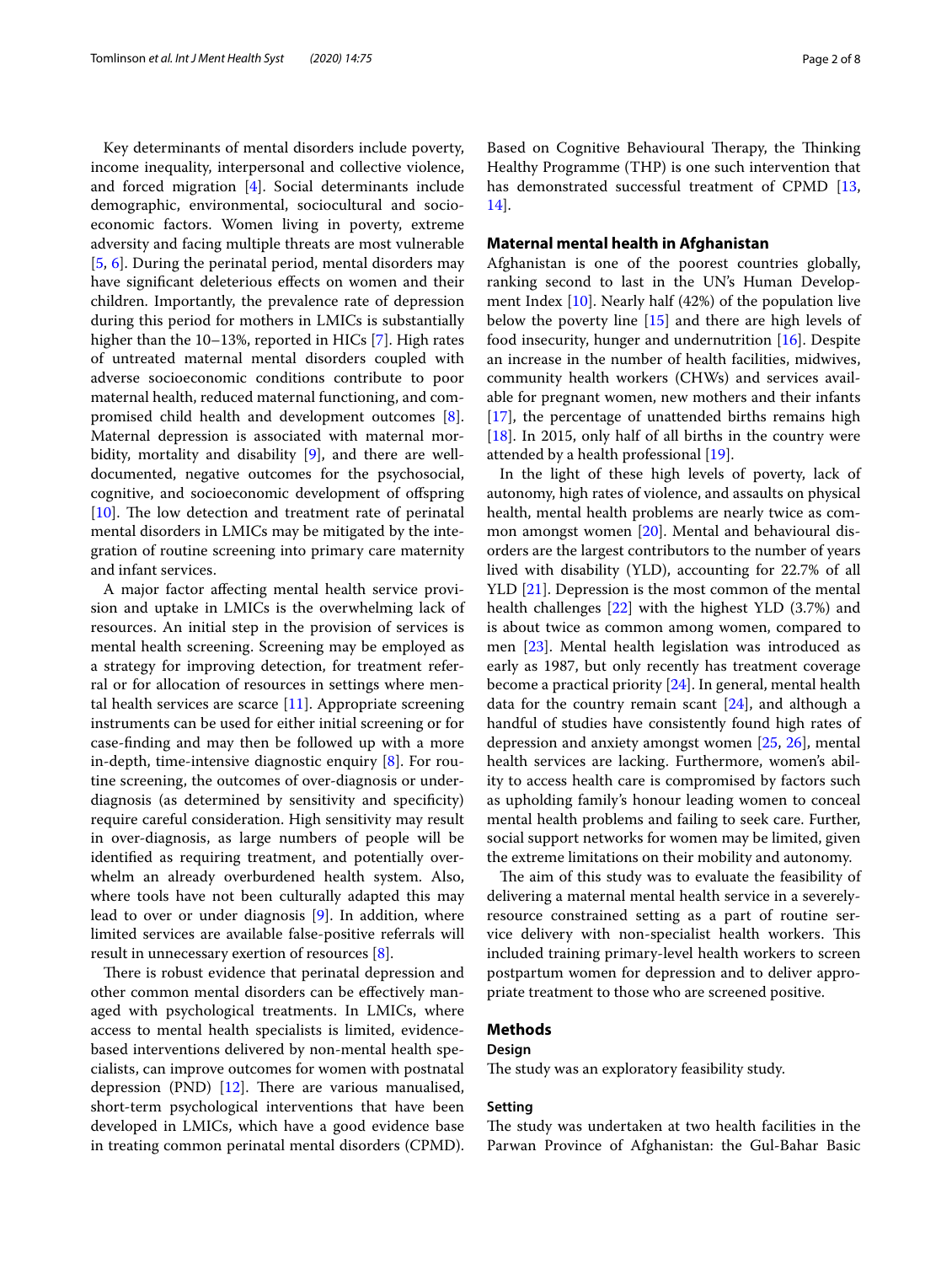Health Center and the Sar-e-House Comprehensive Health Clinic.

#### **Study population**

The study targeted women who had delivered a child within the last 12 months. Inclusion criteria were age (participants had to be over 18 years of age), and ability and willingness to provide informed consent. Participants also had to be fuent in Dari and to have the time and ability to complete the full interviews and participate in the intervention.

#### **Sampling strategy**

All women who presented at either health facility and who had given birth within the past 12 months were invited to participate to be screened. Women who scored above the cut-off were invited to participate in the Thinking Healthy intervention.

#### **Measures**

The PHQ-9 was used to screen women for depressive symptoms. The PHQ-9 is a nine-item depression screening tool, developed from the Primary Care Evaluation of Mental Disorders Procedure (PRIME-MD) for use in primary care settings [[27,](#page-7-26) [28](#page-7-27)]. It has been tested for validity among diverse populations [[29\]](#page-7-28) including antenatal and postnatal women [\[27](#page-7-26)]. Scores are interpreted as follows: 0–4 normal, 5–9 mild depressive symptoms, 10–14 moderate depressive symptoms,>15 moderately severe to severe depressive symptoms. Demographic, socio economic and psychosocial data was collected through selfreporting measures.

#### **Intervention**

The psychological intervention used was an adaptation of the World Health Organisation's manual "Thinking Healthy: A manual for psychosocial management of perinatal depression", based on Atif Rahman's Thinking Healthy Programme. The Thinking Healthy Programme is an evidence-based intervention for perinatal depression which has been shown to reduce symptoms of depression and increase women's functioning [\[13](#page-7-12)]. It follows a cognitive behavioural approach and can be adapted to suit various contexts, depending on available resources. The structure and number of sessions were adapted for the Afghan context through input from various stakeholders including doctors and nurses in the primary health care system, community members, perinatal women, representatives from the World Bank, technical experts on intervention for maternal depression from Action Against Hunger, and an external expert on maternal depression.

#### **Study procedure**

The study was implemented by Action Against Hunger (AAH). AAH is a global humanitarian and development organization that focuses on hunger and emergencies with more than 20 years of experience in Mental Health and Care Practices, including Support to Pregnant and Lactating Women and working on perinatal mental health.

#### **Training**

AAH's master trainers trained health facility staff and Provincial Public Health Directorate staff on the Integrated Management of Acute Malnutrition (IMAM) and Infant and Young Child Feeding (IYCF), as well as the Thinking Healthy post-partum depression protocol. A six-day training on IMAM and IYCF was conducted in March and April 2019. In April 2019 a four-day training on the Thinking Healthy Intervention was conducted. A total of 10 members of staff from the Ministry of Public Health (MoPH), and two AAH supervisors were trained to screen patients, collect data and administer the intervention.

#### **Data collection**

There were ten members of staff, and two AAH supervisors who were trained to screen patients, collect data and administer the intervention. Post-intervention screening was administered following the end of the THP in order to evaluate impact. In addition to quantitative data collection, a qualitative, process evaluation was conducted in order to assess the feasibility of both the screening and the Thinking Healthy intervention.

#### **Ethics**

A standard script was used to explain the study to participants as well as assurance about confdentiality and freedom to refuse participation or withdraw from the study at any time. The study included a comprehensive Standard Operating Procedure for suicidality. Women identifed at risk were referred to the doctor from the same health centre (primary care level) which referred the patients to Parwan Provincial Hospital (which had doctors and psychologists). If women refused to go the hospital (mainly because of the distance), the doctor for the local health center did the follow-up. Ethics approval for the study was granted by the Institutional Review Board of the Ministry of Public Health, Afghanistan on March 17, 2019.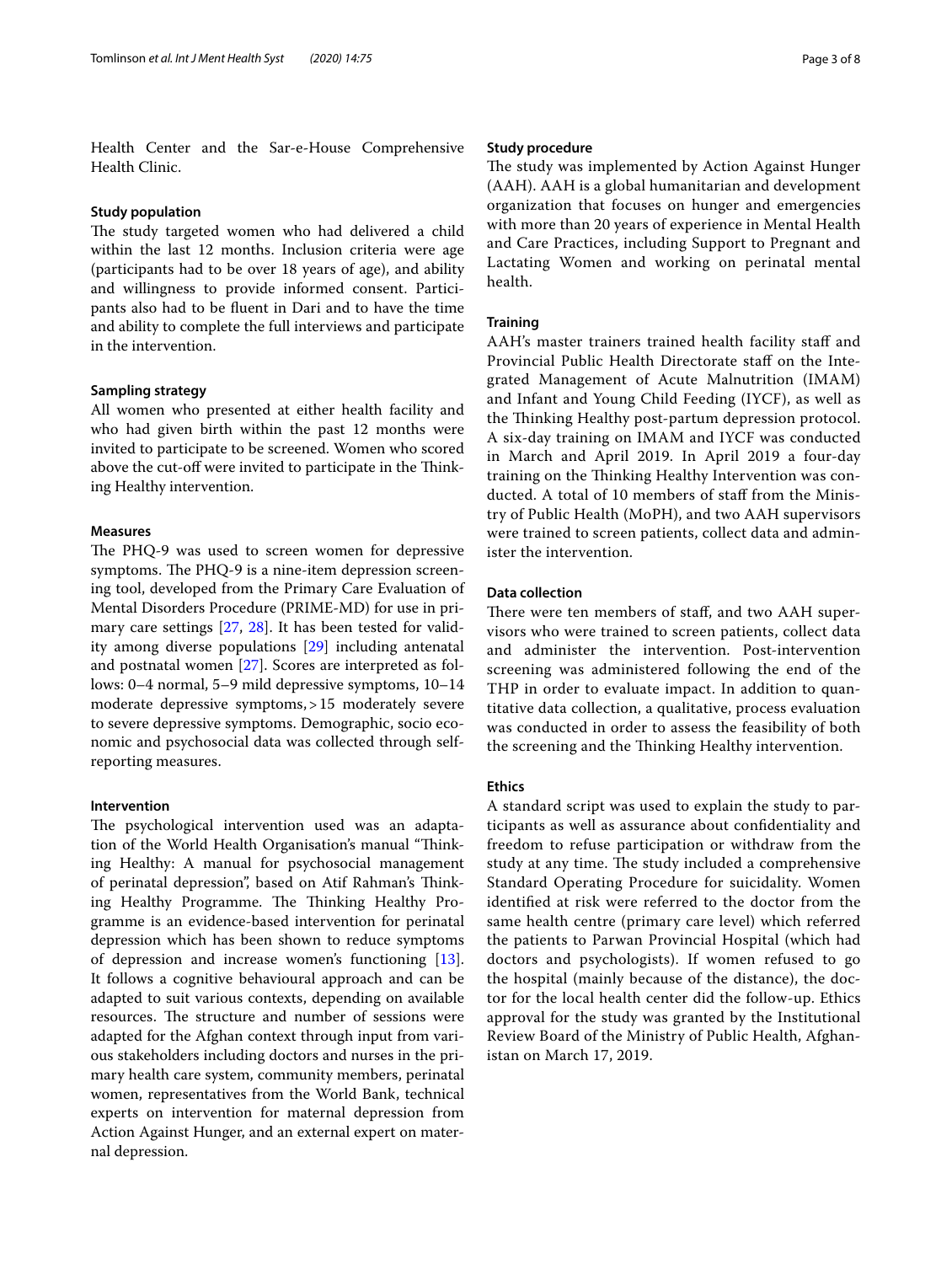#### **Results**

Between 14 April and 3 July 2019, 215 women were screened and 131 scored above the study's PHQ-9 cut-of of 12. All 131 women agreed to participate in the Thinking Healthy intervention, but only 72 (55%) actually participated, with 47 (65%) completing all six sessions. The average age of women was 26 years, and the majority were married. Two-thirds (66%) of all women were exclusively breastfeeding and 9% of the infants met the criteria for moderate or severe acute malnutrition.

#### **Prevalence of depressive symptoms on the PHQ9**

Almost 87% of 215 women presented with some symptoms of post-partum depression (PPD) (ranging from mild to severe) using the PHQ9. See Fig. [1](#page-3-0) below depicting the distribution of PHQ-9 scores. The percentage of women with mild depression (PHQ9 score 4–9) was 22%; moderate depression (PHQ9 score 10–14) was 20%; moderate-severe depression (PHQ9 score 15–19) was 27% and severe depression (PHQ9 score>20) was 19%.

At the recommended PHQ9 cut-point of 10 and above, 65% of women screened positive. Using this study's cutpoint of 12 and above, 61% of participants screened positive for depression. With a cut-point of 15 or above, which was also considered for this study, 46% screened positive. In this study, we decided to use a cut-point of 12 (given that the average PHQ-9 score amongst the participants was 12.9, and it also ftted within the "moderately depressed" category. The PHQ-9 standardized severity grid was used as reference. Additionally, 29% of women screened indicated positive for suicidal ideation through their answers to question 9 of the PHQ-9.

A score of ≥ 5 indicates symptoms of depression ranging from 5–9 (mild), 10–14 (moderate) 15–19 (moderately severe) and>20 (severe).

#### **Demographic and psychosocial variables associated with depressive symptoms**

Mothers of children with moderate or severe acute malnutrition were more likely to have depressive symptoms. Psychosocial factors that were signifcantly associated with PHQ9 scores greater than 10 were feelings of anxiety as well as vegetative and mood symptoms including fatigue, variation in appetite and sleeping, sadness and irritability. Marital dispute, intimate partner violence, isolation, trauma and acute stress were also associated with depressive symptoms, as was grief associated with experience of loss (Table [1](#page-4-0)).

#### **Attendance at thinking healthy sessions**

Of the 131 women who scored above the PHQ-9 cut-of of 12 which was used in the study, all signed the consent letter to participate in the Thinking Healthy sessions. However, only 72 (55%) returned to participate in the frst session, and this number reduced each week by between 14 and 3% until the fnal session, when there were 47 (31%) women in attendance. Key reasons cited for missing sessions included child illness  $(n=8)$ , religious or cultural events  $(n=4)$ , prohibition by family  $(n=3)$  and other reasons  $(n=5)$  respondents. Of those who responded 'other reasons', one was not satisfed by

<span id="page-3-0"></span>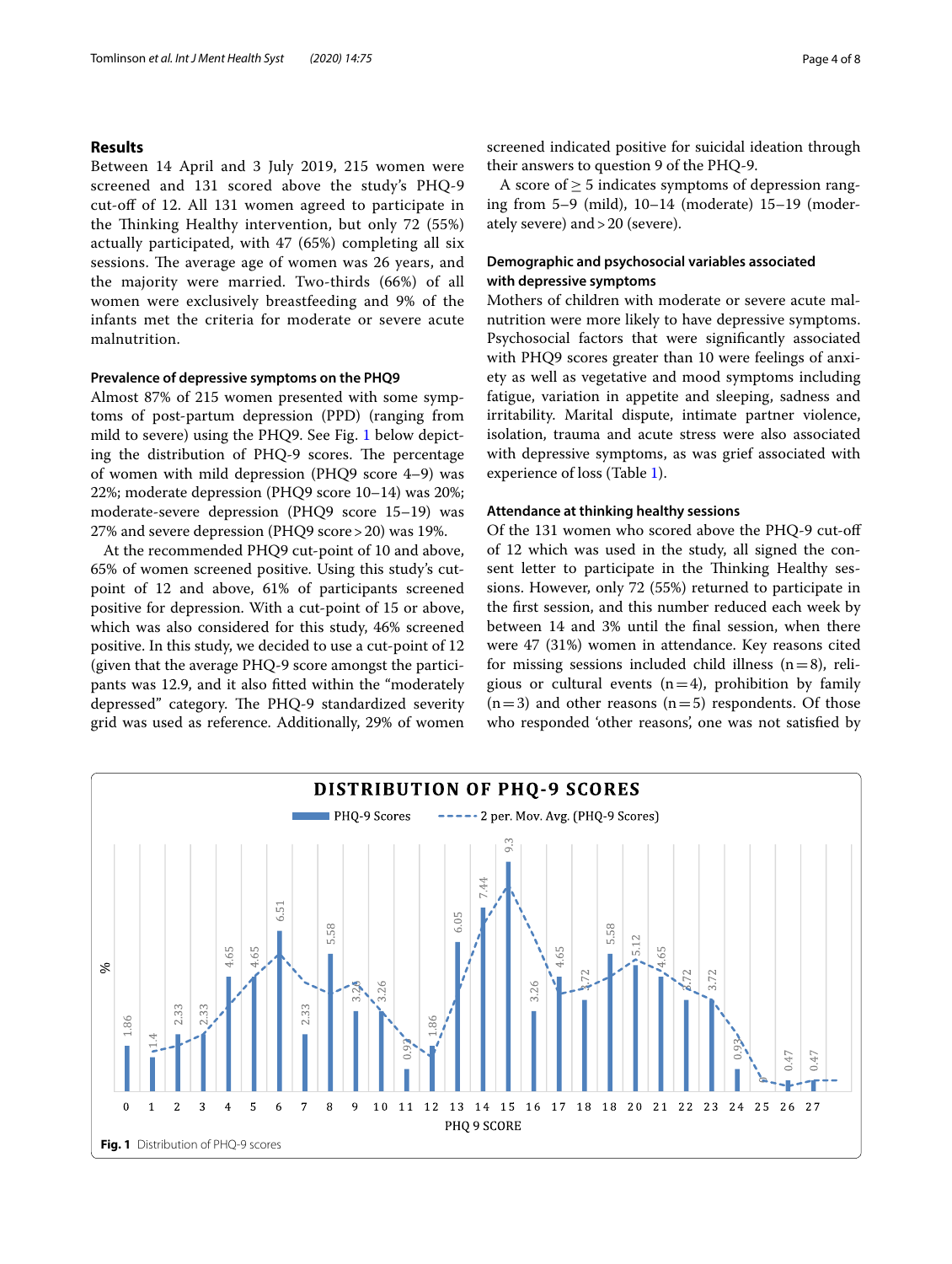#### <span id="page-4-0"></span>**Table 1 Demographic and psychosocial variables associated with symptoms of depression**

|                                    | <b>Total sample</b><br>$N = 215$<br>n (%) | Not depressed<br>PHO9<12<br>$N = 84(39%)$ | Depressed<br>$PHQ9 \geq 12$<br>$N = 131(61%)$ | p-value |
|------------------------------------|-------------------------------------------|-------------------------------------------|-----------------------------------------------|---------|
|                                    |                                           |                                           |                                               |         |
| Age (average in years, SD)         | 26.3(5.4)                                 | 25.8(5.1)                                 | 27.1(5.7)                                     | 0.055   |
| Exclusively breastfeeding          | 86 (65)                                   | 21(64)                                    | 65 (66)                                       | 0.833   |
| Child malnutrition                 | 12(6)                                     | 2(2)                                      | 10(10)                                        | 0.014   |
| Anxiety                            | 84 (39)                                   | 18(15)                                    | 66 (67)                                       | < 0.001 |
| Trauma                             | 28(13)                                    | 4(3)                                      | 24(24)                                        | < 0.001 |
| Sleep disturbance                  | 98 (46)                                   | 17(15)                                    | 81 (83)                                       | < 0.001 |
| Fatigue                            | 116(54)                                   | 28(24)                                    | 88 (90)                                       | < 0.001 |
| Variation in appetite              | 104 (48)                                  | 19(16)                                    | 85 (87)                                       | < 0.001 |
| Irritability                       | 77 (36)                                   | 14(12)                                    | 63(64)                                        | < 0.001 |
| Headaches                          | 65 (30)                                   | 13(11)                                    | 52 (53)                                       | < 0.001 |
| Subjective feeling of sadness      | 93 (43)                                   | 18(15)                                    | 75 (77)                                       | < 0.001 |
| Marital dispute                    | 40 (19)                                   | 7(6)                                      | 33 (34)                                       | < 0.001 |
| <b>Emotional distress</b>          | 75 (35)                                   | 15(13)                                    | 60(61)                                        | < 0.001 |
| Self-reported postnatal depression | 124 (58)                                  | 31(27)                                    | 93 (95)                                       | < 0.001 |
| Grief/Loss                         | 74 (34)                                   | 18(15)                                    | 56 (57)                                       | < 0.001 |
| Intimate partner violence          | 30(14)                                    | 6(5)                                      | 24(24)                                        | < 0.001 |
| Emotional distress of child        | 67(31)                                    | 14(12)                                    | 53 (54)                                       | < 0.001 |
| Psychosomatic complaints           | 60(28)                                    | 12(10)                                    | 48 (19)                                       | < 0.001 |
| Social isolation                   | 64 (30)                                   | 13(11)                                    | 51 (52)                                       | < 0.001 |
| Acute stress                       | 28(13)                                    | 4(3)                                      | 24(24)                                        | < 0.001 |



<span id="page-4-1"></span>the quality of services, one was referred to another hospital for treatment and one claimed that staff were not present at the HF. The two remaining respondents were unable to attend due to personal issues.

#### **Post intervention screening**

All 47 women who completed all the Thinking Health Sessions were again screened with the PHQ-9 (see Fig. [2](#page-4-1)). All scores decreased by at least 6 points, with an average decrease of 13 points, and all scored below the study's cut-off score of 12.

#### **Discussion**

In this feasibility pilot study conducted in two health centres in Afghanistan, 87% of post-partum women screened with the PHQ9 presented with symptoms of depression. From these data, it is apparent that the overwhelming majority of women experience mental distress, indicative of chronic, sub-optimal maternal mental health. Such a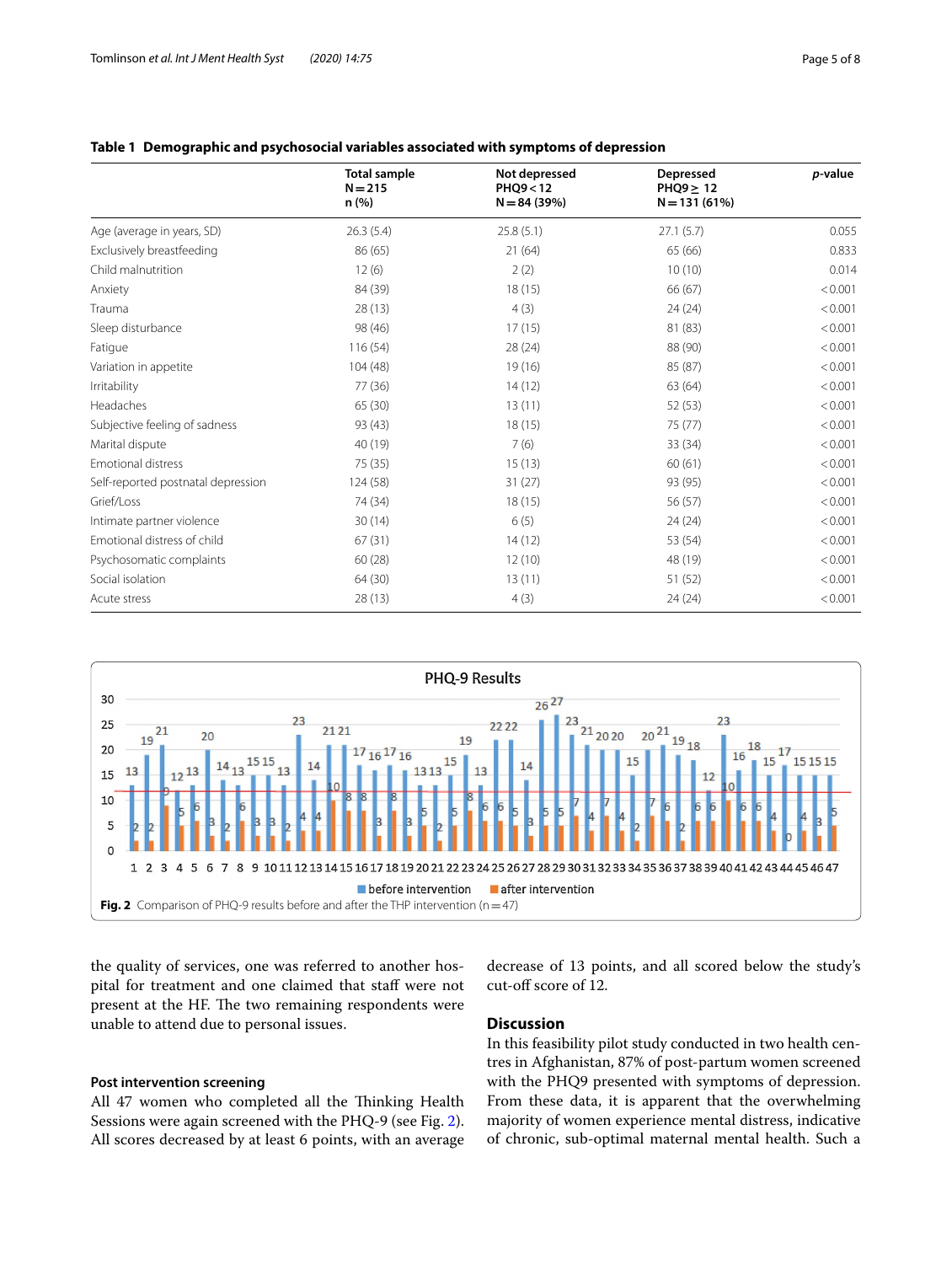high prevalence presents a signifcant public health concern and has important implications for maternal and child health interventions. Previously published research confrms that maternal mental illness predicts unfavourable outcomes for children's physical and psychological development [\[30](#page-7-29), [31\]](#page-7-30). Targeting maternal mental health has previously been identifed as an efective way to mitigate the unfavourable impact of social adversity on child health and development [\[32\]](#page-7-31). Without simultaneously addressing maternal mental health, the outcomes of interventions designed to improve child nutrition may be jeopardised. Despite the scant literature published from post-confict zones, there is enough evidence to confrm that women face an increased risk for CPMD and that maternal mental health should be prioritized and integrated into maternal and child health policy and practice. In order to address the wide gap between those requiring and those receiving treatment, the intervention approach needs to shift from facility-based screening and treatment to a community-based, universally applied public health campaign, that includes prevention and promotion components.

In many approaches, screening forms the frst part of a stepped-care intervention  $[33]$  $[33]$ . This works well in areas that have sufficient resources and an established referral protocol. However, where there is extremely high prevalence coupled with poor health infrastructure, screening for case-fnding may result in "positive" cases fooding a fragile, under-resourced health care system [[11](#page-7-10), [34](#page-7-33)]. In this study, for example, the majority of women screened (87%) were experiencing high levels of distress. Of course, it is possible that the tool was too sensitive and that it is not appropriate for use in this context. Another consideration is that screening tools which have been developed according to psychiatric diagnostic categories are limited (are not valid or reliable) in fully describing the complexity and multi-dimensional presentation of mental disorders [[35\]](#page-7-34).

One strategy would be to increase the cut-point for referral, a large proportion of women who are symptomatic/ moderately depressed would then be excluded. And leaving symptomatic women without care or treatment would ultimately be counterproductive. One way to address this is to deliver preventing and promotive mental health intervention at community level, applied universally to all perinatal women. The Thinking Healthy Intervention is designed for universal delivery providing women with problem solving skills, input about accessing more social support, and behavioural activation—life skills that are of value across health issues and concerns.

Where there are large numbers of women who are symptomatic, the universal intervention approach allows for the greatest coverage of the population, making optimal use of scarce resources. Having said this only three patients (out of 62 identifed to be referred) were successfully referred due to situational barriers. Ensuring follow up after screening is a key health system issue in fragile and low resource settings.

There are multiple challenges surrounding the successful implementation of mental health interventions in post-confict zones. Public health systems, if operational, are faced with competing health-care priorities often accompanied by severely constrained resources [[36\]](#page-7-35). Scaling up interventions and increasing coverage of the population may require partnership with non-governmental and humanitarian organisations. Where there has been a breakdown of government and institutional infrastructure and services, such entities may provide the only resources for care. The results from this study demonstrate that collaboration between public services and iNGOs may allow for greater accessibility to mental health services for those who need them the most by bringing resources to areas where few to none exist.

Another key aspect that also emerged from this study is that there are multiple barriers for women to access mental health care. These barriers may be structural or cultural or both [\[27\]](#page-7-26). When mental health interventions are delivered at health facilities, the most vulnerable women may not be able to access care or attend scheduled appointments. They may be prohibited by family members, have fnancial constraints, or encounter community-based violence or armed confict. Involving husbands and family members from the start may mitigate some of these barriers. Women's movement may be controlled by male fgures in their household and they may not have access to mobile phones [\[28](#page-7-27)]. Where there are strict religious rules and observations, women may be prohibited from freely accessing health care. Therefore, the design of an intervention in such settings needs to consider these constraints and anticipate fexible strategies to deliver maternal mental health care may be required. Delivering screening and counselling in the community should be considered but this might be difficult to establish and for women to access. Home delivery and/or targeting key women leaders in the community may also be an important avenue to explore remaining mindful of cultural and societal norms. Caution needs to be exercised in this regard however due to lack of privacy and confdentiality in the home and could possibly evoke or exacerbate violence against women.

Community-level engagement with all key stakeholder is essential. Increasing community and household awareness around maternal mental health could remove some of the barriers faced by women when seeking help, as well as assist in preventing mental health difficulties from arising. In Afghanistan, for example, it was suggested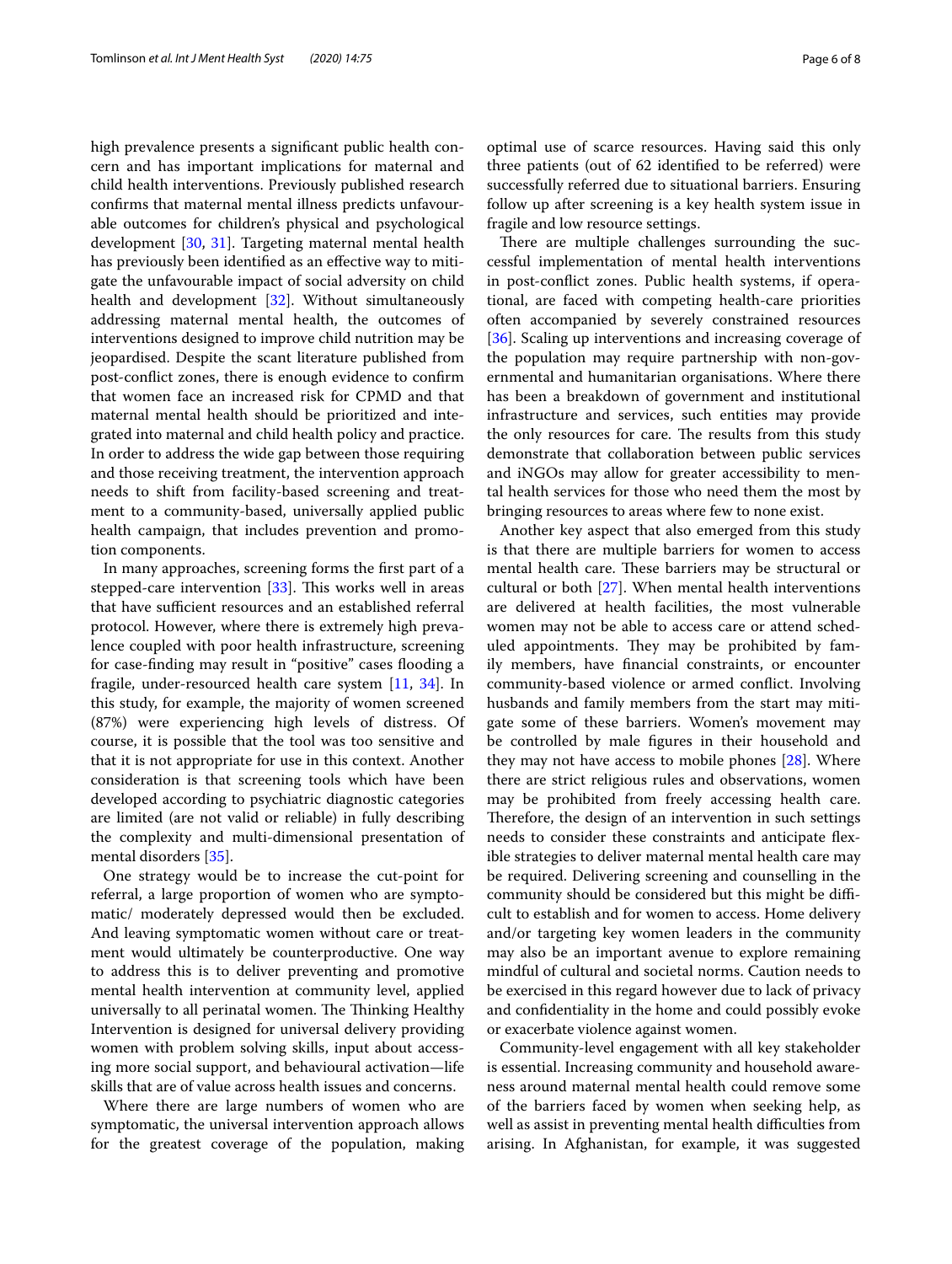that initial sensitization sessions could be established at the community level through community "health shuras", and family health action groups. Information provided to these community level structures could then be disseminated throughout community groups. Alternative ways of reaching women and families could also be considered, for example through radio and social media.

This study demonstrates that THP is a feasible intervention for women in Afghanistan:

- While this study was only a pilot study it appears to show promise in this context with women who participating showing a marked reduction in depressive symptoms;
- The THP appears to be adaptable—the number of sessions was reduced to six and could be integrated into post-partum and infant nutrition programmes or other public health approaches in order to reach more women;
- A core component of the THP is community and household level engagement which may help to address some of the major barriers to women accessing mental health care.

#### **Limitations**

There are limitations of this study that need to be acknowledged. Firstly, the use of self-report measures to collect psychosocial and demographic data may have produced data that could not be verifed or that was subject to recall-bias. Secondly, the high drop-out rate of women who participated in the study greatly reduced the sample size for the intervention. Also, as the study was facility-based it is difficult to generalise the findings to other settings in Afghanistan.

#### **Recommendations**

A number of recommendations are clear from this research:

- 1. While the results of this study are promising, further research is needed to establish the extent to which the THP could be offered universally at community level in Afghanistan. This would raise awareness and normalize mental health in the community, hopefully reduce stigma and increase receptiveness to mental health care;
- 2. There is compelling evidence for the use of the THP by home visitors in Pakistan and other low income countries, but more research is needed in Afghanistan.
- 3. A universal approach would strengthen potential support for women at all levels. Context needs to be

carefully assessed, and based on this, women requiring specifc follow-up can be identifed and, depending on available context and resources, either participate in one- on-one follow up at the household level, or group sessions at the health facility, or in the case of women that have suicidal risks or severe depression, referred to specialised services;

4. Providing care during the antenatal period may prevent the onset of postpartum mental health problems and have a positive impact on perinatal outcomes, on maternal health and on child health and development. There is overwhelming evidence that postpartum depression is in most cases preceded by antenatal depression and anxiety [[29](#page-7-28)].

#### **Conclusion**

Given the large numbers of women experiencing perinatal depression, there is an urgent need to provide appropriate and feasible treatment protocols. With few resources available for mental health care, the focus of intervention must shift from a predominant facilitybased, clinical service provision to a broader approach. Community-level programmes that include prevention activities, campaigns and home visits according to the context, and that are integrated into existing infant and child health programmes may be a frst step in the successful implementation of scalable mental health interventions.

#### **Acknowledgements**

We would like to acknowledge the women who took part in the study and all the clinic staff who readily embraced the intervention and the study.

#### **Authors' contributions**

MT and TvH wrote the frst draft of the manuscript. All authors contributed equally to contributing, editing and commenting on the manuscript. All authors read and approved the fnal manuscript.

#### **Funding**

The study was funded by the World Bank.

### **Availability of data and materials**

Data are available upon request.

#### **Ethics approval and consent to participate**

Ethics approval for the study was granted by the Institutional Review Board of the Ministry of Public Health, Afghanistan on March 17, 2019.

#### **Consent for publication**

A standard script was used to explain the study to participants as well as assurance about confdentiality and freedom to refuse participation or withdraw from the study at any time.

#### **Competing interests**

The authors declare that they have no competing interests.

#### **Author details**

<sup>1</sup> Department of Global Health, Institute for Life Course Health Research, Stellenbosch University, Cape Town, South Africa.<sup>2</sup> School of Nursing and Midwifery, Queens University, Belfast, UK.<sup>3</sup> World Bank, Health, Nutrition